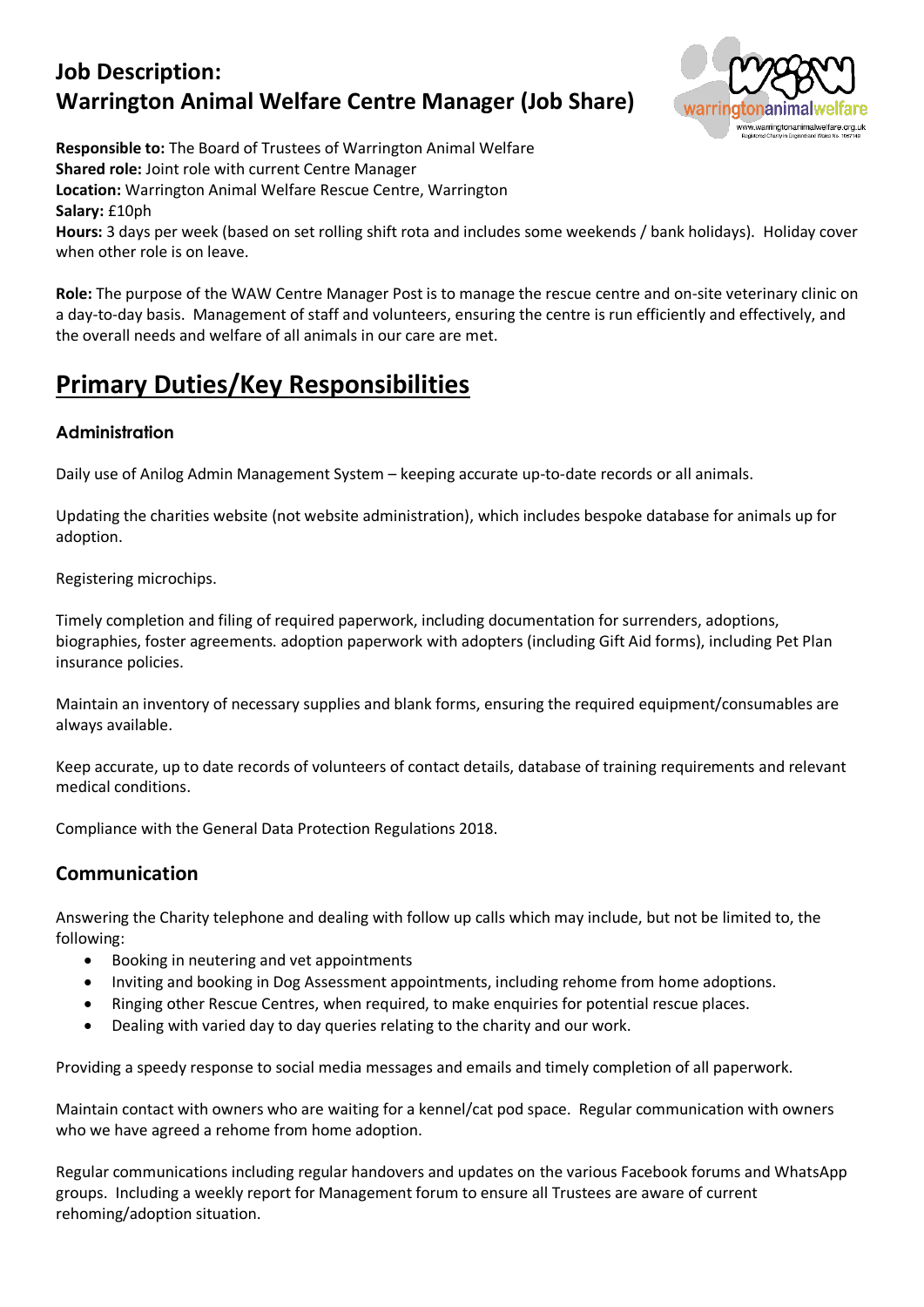Provide daily handovers for other team members.

Regular contact with foster carers to provide support and advice. Also ensuring foster animals receive vaccinations, worming, neutering, when relevant.

Maintain contact with owners who are waiting for a kennel/cat pod space. Regular communication with owners whom we have agreed to a 'rehome from home' adoption, overseeing of visits.

Provide follow up advice and support for adopters to ensure a successful adoption.

#### **On site vet/neutering clinic support and veterinary support**

Supporting the onsite volunteer Vets and Nurses in the on-site neutering clinic – creating and maintaining records, booking appointments.

Liaise with the Charity's chosen Veterinary practices/surgeons. This will inevitably lead to the requirement of visits to the surgeries/onsite visits by our chosen Veterinary surgeons.

Transportation/arrangement of transportation of animals to/from Veterinary visits.

# **Vet Care/Animal Enrichment**

Have full awareness of the animals on site, their needs and the level of care expected - exercise, socialisation and grooming, health of all animals on site.

Ensure that regular health checks of all animals on site and medical treatments are administered (including worm and flea treatments) as prescribed by the Charity's chosen Veterinary surgeons.

#### **On-site personnel**

Management of paid staff – arranging rotas, annual leave, appraisals and sickness.

Management of volunteers to ensure cover at the centre – arranging rota, supervising, arranging and supporting training of new volunteers.

Lead pre-arranged site visits with stakeholders.

Dealing with customers who are on site to view dogs, cats, kittens, rabbits and guinea pigs with a high level of customer service.

Manage on site volunteers to ensure cover at the centre, using the volunteer rota.

#### **Health and Safety**

Ensure that the WAW H&S policy and procedures are adhered to and embedded to deliver effective and safe services and operations.

All personnel on site, including volunteers, staff, contractors and visitors are fully aware of relevant on-site Health and Safety and Fire Safety rules. Ensure all regulations and procedures and appropriate disclaimers are completed, as necessary.

Oversee the thorough cleaning of all animal accommodation, ensuring all disease control measures are adhered to and updated as appropriate.

Ensure all internal and external areas at the rescue centre site are always kept clear and tidy, including both customer and staff areas, such as the offices and staff room.